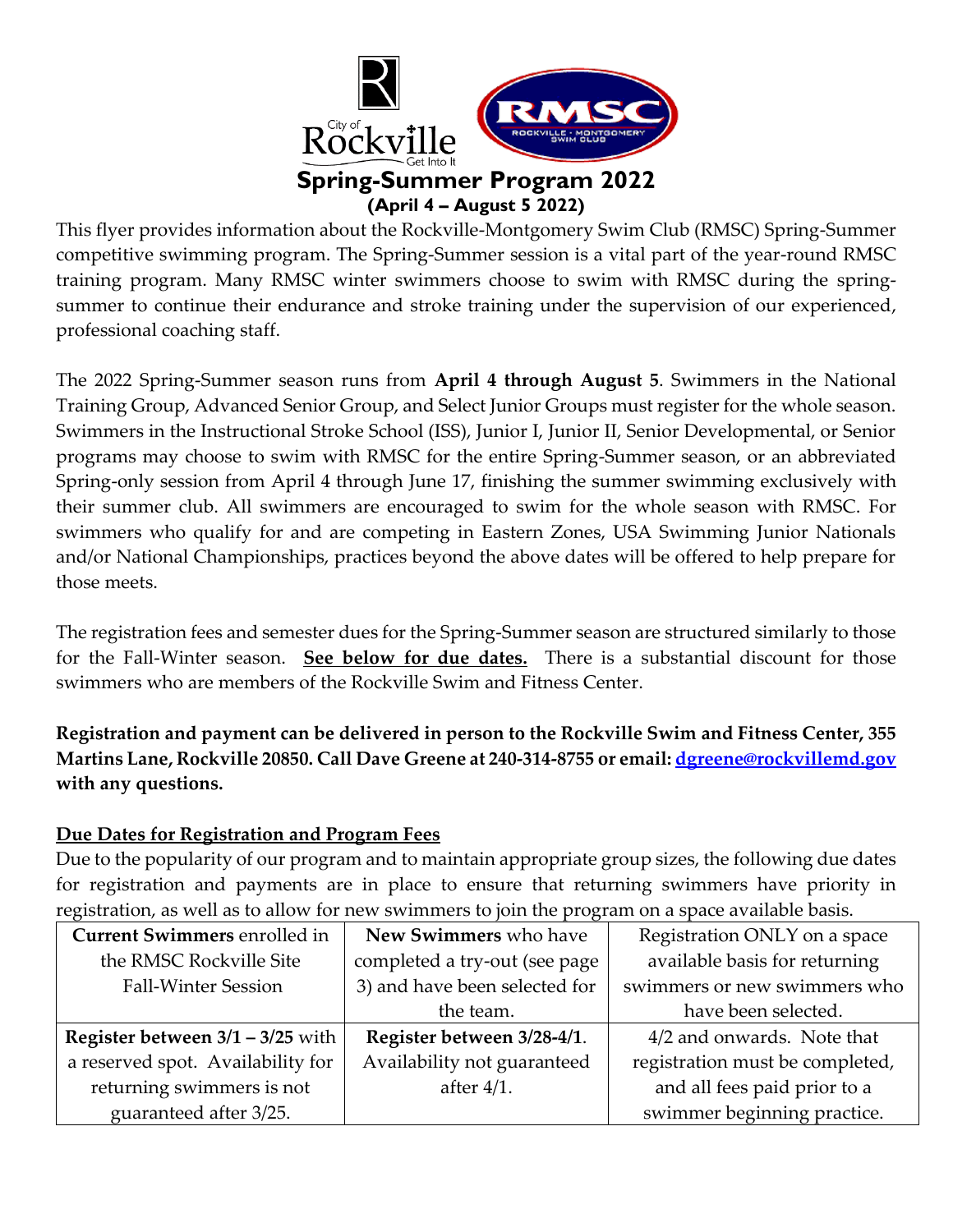# **Fee Information**

## **Registration Fees (PAYABLE VIA CHECK ONLY TO: RMSC PARENTS' CLUB, INC.):**

Registration fees are due according to the schedule on page 1 to guarantee a place in our program. All families must fill out the attached registration form, and pay the registration fee per this schedule:

| Program:                                                                       | Fee:     |
|--------------------------------------------------------------------------------|----------|
| <b>Instructional Stroke School</b>                                             | \$80.00  |
| Junior II, Senior Development, and Senior                                      | \$135.00 |
| Advanced Senior and Junior I                                                   | \$220.00 |
| National Training Group and Select Junior (Includes fee for dry-land training) | \$330.00 |

**Checks for registration fees should be made payable to "RMSC Parents' Club, Inc."**

THIS REGISTRATION FEE IS NON-REFUNDABLE. Registration fees for swimmers who elect to participate in the abbreviated spring program are not discounted.

### NOTE FOR HIGH SCHOOL SENIORS AND COLLEGE STUDENTS:

All high school seniors and college swimmers are eligible to pay "COLLEGE REGISTRATION". For \$600.00 per year beginning with the Spring season, swimmers remain eligible to practice with and compete for RMSC for the duration of their H.S. senior year / summer and when "back from college" on breaks. This fee is paid in two parts:

- 1) \$250.00 for registration to "RMSC Parents' Club" cover the entry fees and USS registration
- 2) \$350.00 for dues paid to the "City of Rockville."

## **Spring-Summer Swim Team Program Fees (PAYABLE TO: CITY OF ROCKVILLE):**

The 2022 Spring-Summer program runs from April 4 through August 5. As indicated below, program fees are based on the swimmer's membership status at the Swim and Fitness Center. Note that only certain practice groups have the option of an abbreviated Spring Only session (April 4 – June 15).

| $\cup$<br>Program:          | Spring/Summer<br><b>Non-Members</b> | ◡<br>Spring/Summer<br><b>Members Fee:</b> | <b>Spring ONLY</b><br>Non-Members | <b>Spring ONLY</b><br><b>Members Fee:</b> |
|-----------------------------|-------------------------------------|-------------------------------------------|-----------------------------------|-------------------------------------------|
|                             | Fee:                                |                                           | Fee:                              |                                           |
| <b>Stroke Clinic</b>        | \$80                                | \$68                                      | N/A                               | N/A                                       |
| (June 20-July 21 only) $*$  |                                     |                                           |                                   |                                           |
| <b>Instructional Stroke</b> | \$630                               | \$536                                     | \$385                             | \$327                                     |
| School                      |                                     |                                           |                                   |                                           |
| Junior II                   | \$685                               | \$582                                     | \$420                             | \$357                                     |
| Junior I                    | \$915                               | \$778                                     | \$560                             | \$476                                     |
| Select Junior               | \$1,095                             | \$931                                     | N/A                               | N/A                                       |
| Senior Development          | \$695                               | \$591                                     | \$425                             | \$361                                     |
| Senior                      | \$775                               | \$659                                     | \$473                             | \$402                                     |
| <b>Advanced Senior</b>      | \$1,030                             | \$876                                     | N/A                               | N/A                                       |
| <b>National Training</b>    | \$1,225                             | \$1,041                                   | N/A                               | N/A                                       |
| Group                       |                                     |                                           |                                   |                                           |

*In order to take advantage of the special pricing for Rockville Swim and Fitness Center Members, the RMSC swimmer must be registered for an active aquatics or full facility membership spanning the entire session of the swim season which is being registered for.*

\*All swimmers participating in the Stroke Clinic must register and pay for the stroke clinic program in addition to their regular group. A drop-in rate of \$10 per class is available.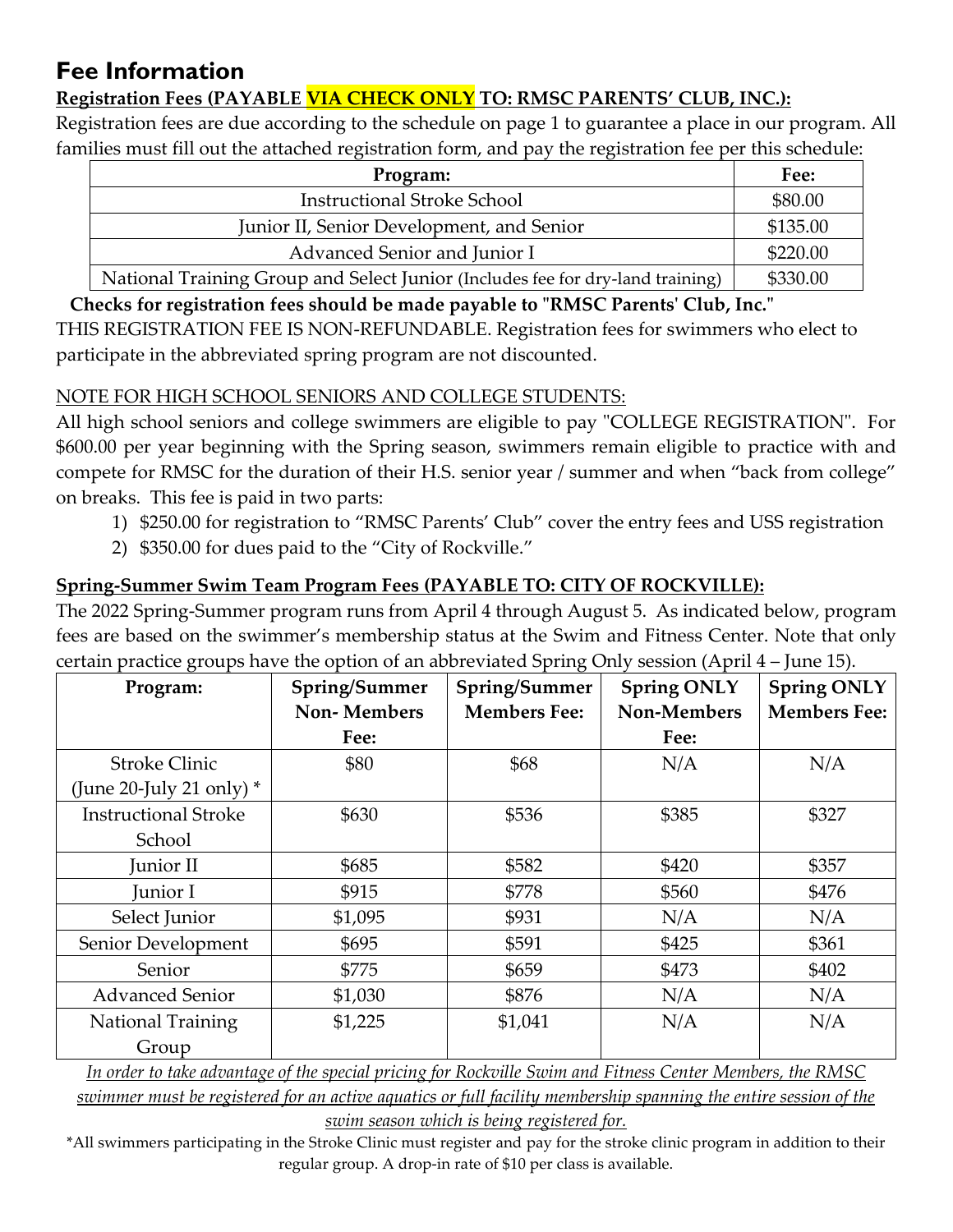# **NEW SWIMMER TRY-OUTS**

A "New Swimmer" is any swimmer who did not participate in the 2021-2022 Fall-Winter RMSC program at the Rockville Swim and Fitness Center. For these swimmers to have an opportunity to join the team by being evaluated and assigned a practice group (space permitting), the following try out opportunity has been created: **MON. 3/28/22.** Pre-registration is required (no fee charged). Registration opens on 3/3/22 at 8:30am and closes on 3/27/22 or when all try-out spaces are filled. To pre-register, visit [www.rockvillemd.gov/registration](http://www.rockvillemd.gov/registration) and register for the "course number" from the chart below. Tryouts are held at the Rockville Swim and Fitness Center.

| <b>Swimmer Type</b>                           | Date / Time                           | Course # |
|-----------------------------------------------|---------------------------------------|----------|
| 8 years old and under, new to club swimming   | Mon. 3/28/22, 6:00pm start            | 22787    |
| 9-12 years old, new to club swimming          | Mon. 3/28/22, 5:00pm start            | 22788    |
| 13 years old and over, new to club swimming   | Mon. 3/28/22, 7:00pm start            | 22789    |
| Current swimmers at other RMSC Practice sites | Contact Dave Greene at 240-314-8755 / |          |
| or other year-round USS club swimmers         | dgreene@rockvillemd.gov to discuss.   |          |
| interested in transferring to RMSC, Rockville |                                       |          |

**Note: spaces available for new / transfer swimmers are VERY limited. Depending on returning swimmer registration, some groups may have no vacancies.** See below for a description of our practice groups. Please be advised that due to the capacity constraints of the program, simply meeting group requirements does not guarantee a swimmer a place in the program.

## **Group Assignments:**

Most RMSC swimmers will continue in the same group in which they swam during the Fall-Winter season unless otherwise specified by a coach. The coaches do, however, re-evaluate each swimmer's group assignment at the beginning of the season and make changes as necessary. Swimmers or parents wishing to discuss group assignments should contact Dave Greene at the Swim and Fitness Center.

## **Instructional Stroke School (ISS):**

This group will consist of 8 & under swimmers in the RMSC program. Emphasis will be on competitive stroke mechanics, turns, starts, swim meet orientation, AND HAVING A FUN YEAR! It is recommended that swimmers practice a minimum of 2-3 times per week. Participation in summer practices require coach's approval. Below are the minimum criteria for joining the group by age:

**6 and under:** Ability to complete 2 lengths of Freestyle and Backstroke stopping only at the wall when the length is complete. Blow bubbles under water while swimming. Have an idea of Breaststroke and Butterfly even if unable to perform the stroke legally.

**7-year-olds:** All the requirements for 6 and under swimmers. Additional ability to swim 1 length of EITHER Breaststroke or Butterfly legally.

**8-year-olds:** All the requirements for 6 and under swimmers. Additional ability to swim 1 length of BOTH Breaststroke and Butterfly legally. Ability to complete a 100 IM legally.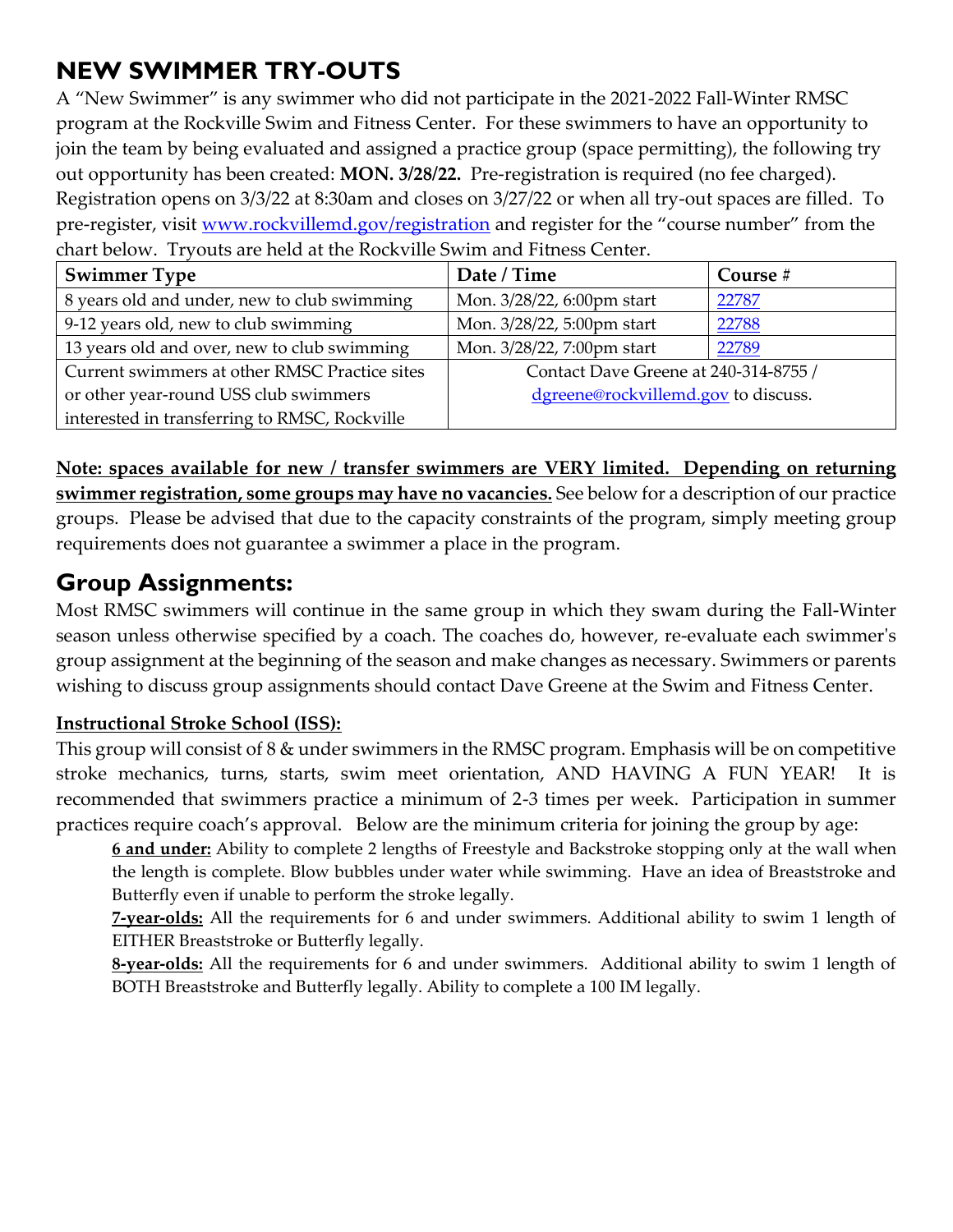#### **Junior II:**

Primarily consisting of swimmers 9 to 12 years of age, the emphasis for this group is on perfecting swim technique as well as being an introduction to competitive swimming. Coaches require 2 practices per week minimum and recommend 3 or more practices per week. Swimmers must participate in at least one meet every other month. Below are the minimum criteria for joining the group by age:

**9-10 year-olds:** Ability to: Swim 4 non-continuous lengths of each stroke legally; Complete 4 lengths continuous Freestyle; Complete 4 lengths continuous non-freestyle of two other strokes (Backstroke, Breaststroke or Butterfly); Complete a legal 100 IM; Perform or attempt flip turns and hand first dives off the diving block. (those in the RSFC Lessons Program should have completed Youth 6- Swim Team Prep.)

**11-12 year-olds:** Ability to: Swim 2 continuous lengths of each stroke legally; Complete 8 lengths continuous Freestyle; Complete 4 lengths continuous non-Freestyle of two other strokes (Backstroke, Breaststroke or Butterfly); Complete a legal 100IM(11 y.o) / 200IM(12 y.o); Perform free/back flip turns, hand first dives from starting block and legal finishes for all strokes.

#### **Junior I:**

This group will consist of swimmers 9 to 12 years of age and is by invitation only. This group will be chosen based on meet performance, practice performance, training habits, etc. Emphasis will be on stroke mechanics, conditioning, and preparation for upper level swimming in the RMSC program. Swim meets will be required. Coaches require 4 or more practices per week.

### **Select Junior:**

This group is for dedicated swimmers ages 9 to 14 with the goal of becoming nationally qualified and is by invitation only. The emphasis will be on refining stroke mechanics and preparing for the rigors of more intense training. A dryland practice schedule will be distributed by the coach. Swimmers are required to attend 6 to 7 practices per week.

### **Senior Developmental:**

This group, for swimmers ages 13 to 18 will focus on the development of proper stroke mechanics, fitness, and introduction into competitive swimming. The senior coaches will determine which swimmers will be participating in this group. Swimmers in this group will be permitted to attend Senior Group practices with permission of their coach.

### **Senior:**

This group is for swimmers ages 13 to 18 who desire to swim in a senior level group. Swimmers are introduced to all aspects of competitive swimming. This group provides a strong base in stroke mechanics, with aerobic and anaerobic conditioning and strength training appropriate to the individual swimmer's goals and capabilities. A dryland practice schedule will be distributed by the coach. Swimmers in this group are expected to participate in meets throughout the season. Coaches recommend 3 or more practices per week.

### **Advanced Senior:**

This group will be for swimmers ages 13 to 18 who have the desire and ability to advance to the National Training Group. This group will provide the swimmers a transition from elite level junior swimming to our National Training Group. Coaches will provide a strong emphasis on proper stroke mechanics and conditioning in preparing swimmers to advance to and succeed in the senior levels of Potomac Valley Swimming. A dryland practice schedule will be distributed by the coach. Coaches recommend a minimum of 5 practices per week.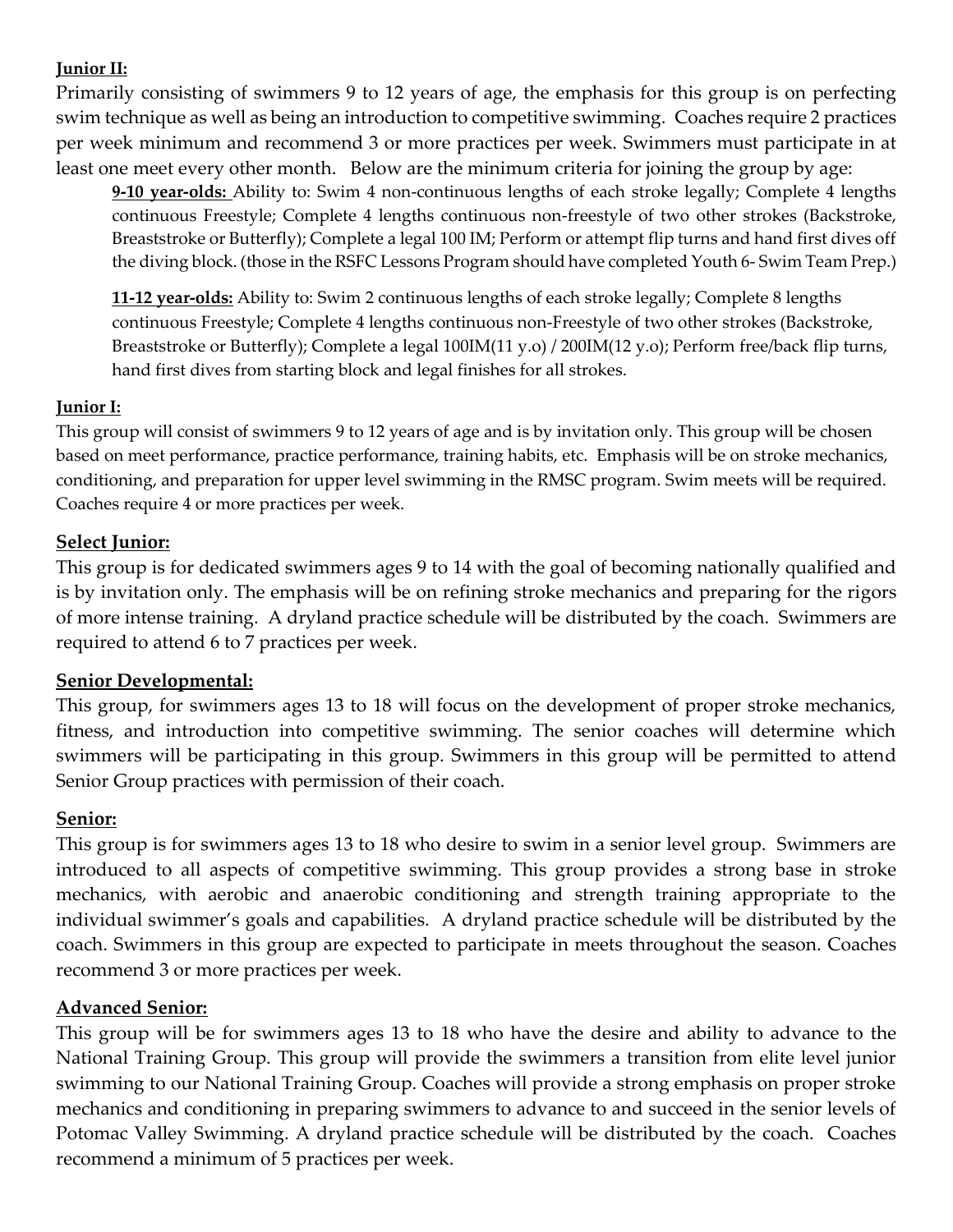#### **National Training Group:**

RMSC's top senior swimmers, ages 13 and over will train in this group. Swimmers will train towards reaching the upper levels of senior swimming in Potomac Valley and United States Swimming. Strict performance standards are a prerequisite for the group, which will concentrate on developing good workout habits and stroke mechanics while training at a higher level. A dryland practice schedule will be distributed by the coach. Swimmers are expected to attend all practices.

## **Other Information**

**SCHOLARSHIP ASSISTANCE** for the cost of swim team participation is available through the "Debbie Mermelstein Memorial Fund." This fund has been established to promote junior-level swimming at RMSC and is administered by the RMSC Parents Club. The RMSC Parents' Club has also established the Jamie Martens Senior Scholarship Fund to provide similar opportunities for swimmers ages 13 and over. These scholarships are offered to those in need and benefit children who could not otherwise afford to participate in the program. Individuals interested in taking advantage of these funds should contact a Dave Greene at [dgreene@rockvillemd.gov](mailto:dgreene@rockvillemd.gov) or 240-314-8755. **Scholarship approvals must be in place prior to registration deadlines.**

#### **Transfers:**

Swimmers transferring to RMSC from another USA Swimming club should visit the PVS website and complete the Transfer Form online, prior to registering with RMSC, Rockville [\(https://app.emailmeform.com/builder/form/c8hsCq0Wf96oO7wavSk0\)](https://app.emailmeform.com/builder/form/c8hsCq0Wf96oO7wavSk0).

#### **Practice Schedules:**

During the spring semester, practices are scheduled similarly to the winter schedule with workouts held both before school and in the afternoon. After school is out, the schedules change with practices offered in the morning every day as well as some afternoon practices. The practice schedules for both semesters are listed in this flyer. All RMSC – Rockville practices in this flyer are held at the Rockville Swim and Fitness Center and are not entitled to attend practice at other RMSC sites with their RMSC – Rockville registration.

#### **Transportation and Carpools:**

It is the responsibility of each swimmer to provide his/her own transportation to and from practice sessions and local meets. All families are strongly encouraged to form carpools with other families in their neighborhood. Parents/guardians are responsible for the supervision of their children before and after practice.

#### **USA Swimming Meets:**

There are several USA Swimming meets scheduled prior to and during the summer-league season. Most local meets during the summer season are scheduled so as not to conflict with the summer-league meets. To simplify the meet entry process, meet entry fees will be included in the registration fee. This registration fee will cover all entry fees for the Spring-Summer season. Certain meets will require additional fees to offset travel expenses.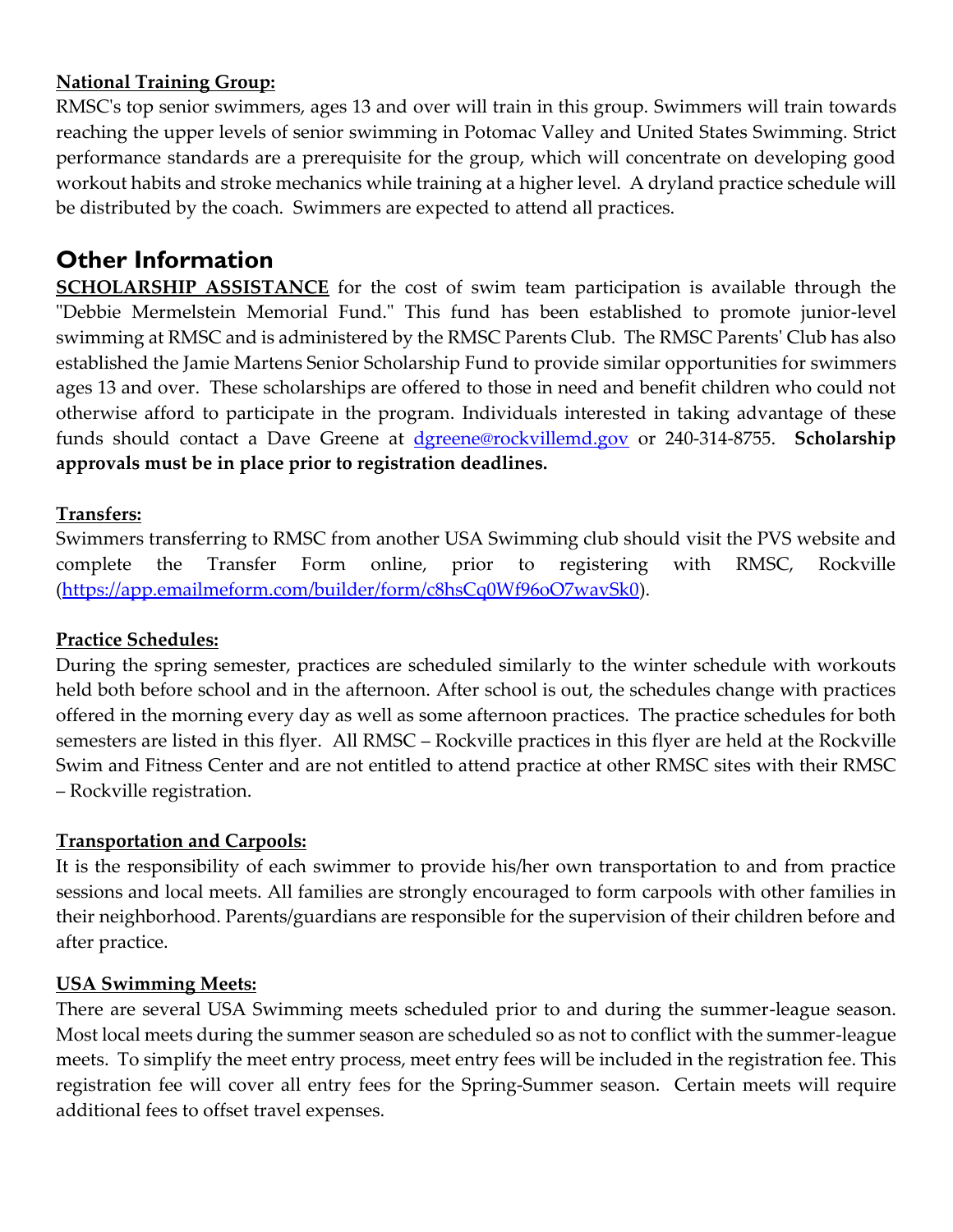#### **Swimmer's Conduct Expectations**

Participation in the Rockville-Montgomery Swim Program requires a high level of skill and commitment. Swimmers are expected to show respect and courtesy for their teammates, coach, and self by arriving to practice on time, not socializing during practices, and by putting in the expected level of effort into each practice. Swimmer (and parents) are expected to follow facility rules and staff instructions.

Spaces in Coaches' Invitational groups (National Training Group, Advanced Senior Group, Select Junior and Junior 1) are limited. In order to earn a space in a Coach's Invitational Group, the following criteria are considered:

1) The recommendation of the swimmer's previous coach and the acceptance of the invite group's coach.

- 2) Documented competition times and work ethic, with age considered
- 3) The ability to meet practice requirements and complete practice sets.
- 4) Final decisions regarding acceptance to invitational groups are made by the group's coach.

For swimmers in Coaches Invitational groups, athletes are expected to participate in the minimum number of practices per week required for the group and to represent the team at meets as agreed upon with the coach. Swimmers in invitational groups are expected to be a good role model for younger and beginner level swimmers on the team. If a swimmer in an invitational group is not performing to standards, the swimmer may be moved to another group assignment appropriate to their level of commitment and performance.

## **Minor Athlete Abuse Prevention Policy (MAAPP)**

The Rockville-Montgomery Swim Club, as a USA Swimming member club is required to implement the MAAPP in full. **Families must review the policy and comply with applicable sections.** The MAAPP must be reviewed and signed with acknowledgement submitted to RMSC on an annual basis. For more information and to review the required policy visit [www.rmscswimming.com/safesport](http://www.rmscswimming.com/safesport) or [https://www.usaswimming.org/Home/safe-sport.](https://www.usaswimming.org/Home/safe-sport) Policy acknowledgement "sign-off" is completed through the registration process.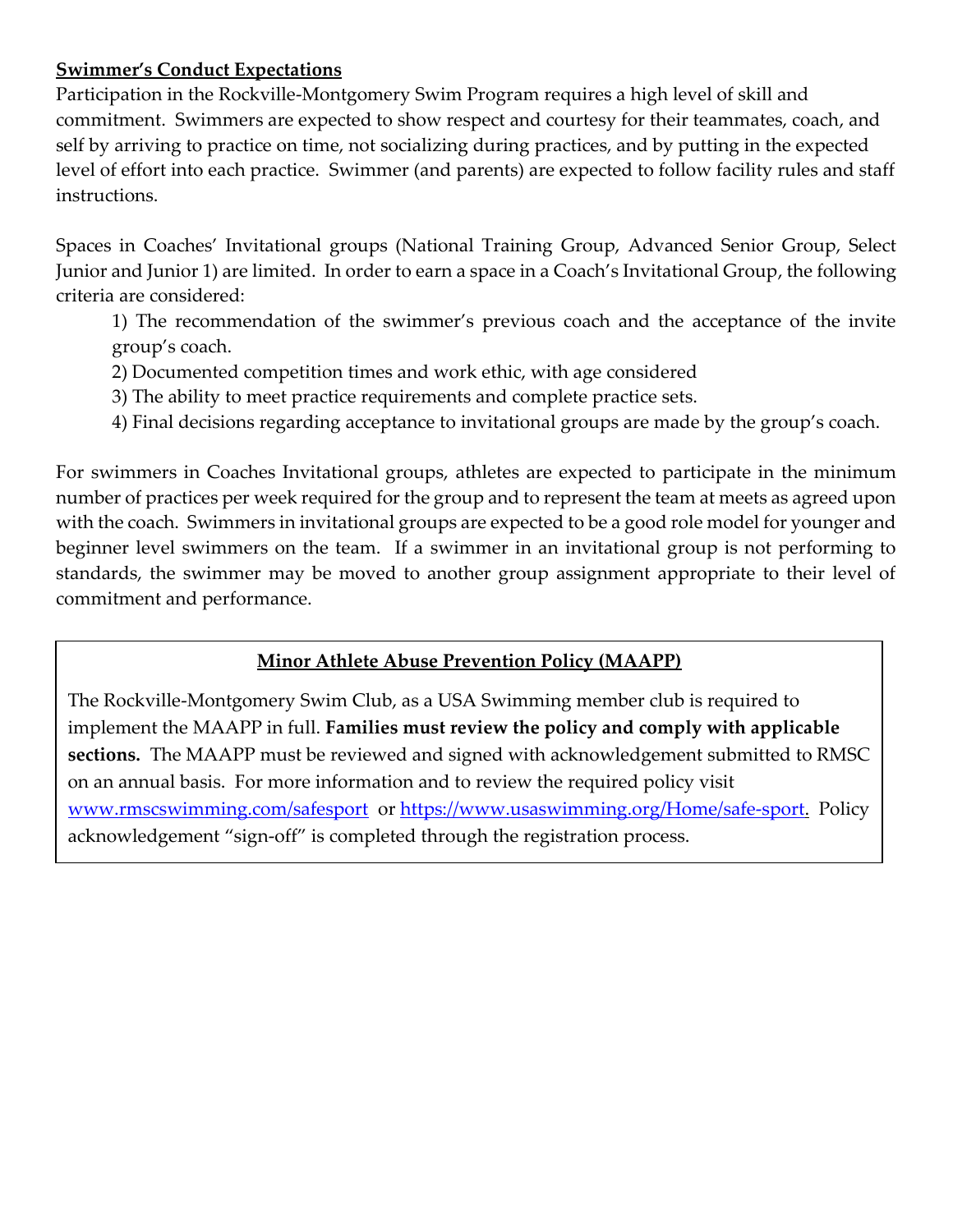## **RMSC, ROCKVILLE SITE - 2022 SPRING PRACTICE SCHEDULES (4/4-6/17)**

| <b>INSTRUCTIONAL STROKE SCHOOL</b> |                                               |                                                                          |
|------------------------------------|-----------------------------------------------|--------------------------------------------------------------------------|
| MON, WED, & THURS:                 | $6:30 - 7:30$ p.m.                            | South Pool                                                               |
| SUNDAY:                            | $7:30 - 8:30$ a.m.                            | South Pool                                                               |
| <b>JUNIOR II</b>                   |                                               |                                                                          |
| TUESDAY:                           | $5:30 - 6:30$ p.m.                            | South Pool                                                               |
| THURSDAY:                          | $5:30 - 6:30$ p.m.                            | South Pool                                                               |
| <b>TUESDAY &amp; THURSDAY:</b>     | $4:45 - 6:25$ a.m.                            | South Pool                                                               |
| SATURDAY:                          | $7:30 - 9:00$ a.m.                            | North Pool                                                               |
| <u>JUNIOR I</u>                    |                                               |                                                                          |
| MONDAY:                            | $5:30 - 6:30$ p.m.                            | South Pool                                                               |
| TUES, & THURS:                     | $4:45 - 6:25$ a.m.                            | South Pool                                                               |
| FRIDAY:                            | $7:00 - 8:00$ p.m.                            | South Pool                                                               |
| SATURDAY:                          | $7:30 - 9:00$ a.m.                            | South Pool                                                               |
| SUNDAY:                            | $8:30 - 9:30$ a.m.                            | South Pool                                                               |
| <b>SELECT JUNIOR</b>               |                                               |                                                                          |
| MON*, TUES, WED, & THURS:          | $4:45 - 6:25$ a.m.                            | South Pool (*Mon. ONLY 4:40 – 6:00 a.m. in North Pool)                   |
| <b>TUESDAY &amp; THURSDAY:</b>     | $4:30 - 6:00$ p.m.                            | North Pool                                                               |
| <b>WEDNESDAY:</b>                  | $5:00 - 6:30$ p.m.                            | South Pool                                                               |
| FRIDAY:                            | $5:00 - 7:00$ p.m.                            | South Pool                                                               |
| SUNDAY:                            | $6:00 - 8:00$ a.m.                            | North Pool                                                               |
| Dryland Training:                  |                                               | Wed. $4:00 - 4:50$ p.m. (all) & Mon. $4:30 - 5:30$ pm (invited swimmers) |
| SENIOR DEVELOPMENTAL               |                                               |                                                                          |
| MONDAY:                            | $7:30 - 9:00$ p.m.                            | South Pool                                                               |
| <b>WEDNESDAY:</b>                  | $7:30 - 8:30$ p.m.                            | South Pool                                                               |
| THURSDAY:                          | $4:40 - 6:15$ a.m.                            | South Pool                                                               |
| FRIDAY:                            | $8:00 - 9:00$ p.m.                            | South Pool                                                               |
| <b>SENIOR</b>                      |                                               |                                                                          |
| MONDAY:                            | 7:30 - 9:00 p.m.                              | South Pool                                                               |
| <b>WEDNESDAY &amp; FRIDAY</b>      | $3:30 - 5:00$ p.m.                            | North Pool                                                               |
| THURSDAY:                          | $4:40 - 6:00$ a.m.                            | North Pool                                                               |
| SATURDAY:                          | $6:00 - 7:30$ a.m.                            | South Pool                                                               |
| Dryland Training:                  | Mon. 6:30 – 7:20 p.m. (tentative)             |                                                                          |
| <b>ADVANCED SENIOR GROUP</b>       |                                               |                                                                          |
| MON. WED. & FRI:                   | $3:30 - 5:00$ p.m.                            | North Pool (Mon. & Wed.) / South Pool (Fri.)                             |
| TUESDAY:                           | $6:30 - 7:30$ p.m.                            | South Pool                                                               |
| THURSDAY:                          | $4:30 - 6:00$ a.m.                            | North Pool                                                               |
| SATURDAY:                          | $6:00 - 7:30$ a.m.                            | South Pool                                                               |
| Dryland Training:                  |                                               | Tues. 5:30 - 6:15 pm, Fri. 5:15 - 6:00 pm, Sat. 7:45 - 8:30 am           |
| <b>NATIONAL TRAINING GROUP:</b>    |                                               |                                                                          |
| MON, TUES & THURS:                 | $3:15 - 5:30$ p.m.                            | South Pool                                                               |
| MONDAY:                            | $4:45 - 6:15$ a.m.                            | South Pool                                                               |
| WEDNESDAY                          | $3:15 - 5:00$ p.m.                            | South Pool                                                               |
| FRIDAY:                            | $4:45 - 6:15$ a.m.                            | South Pool                                                               |
| SUNDAY:                            | $5:30 - 7:30$ a.m.                            | South Pool                                                               |
| Dryland Training:                  | Sun. 7:45 am - 8:45 am, Wed. 5:15 pm - 6:15pm |                                                                          |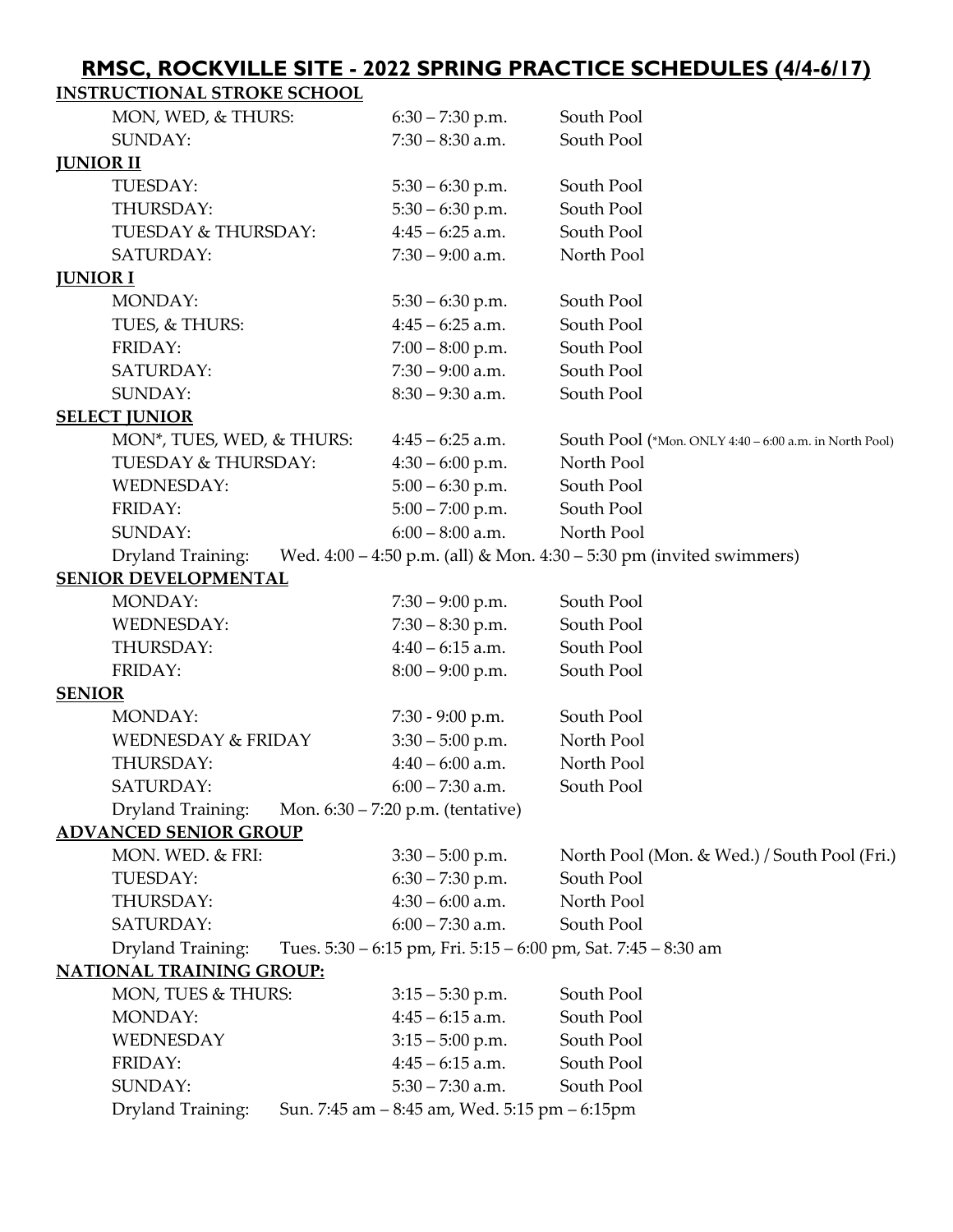## **RMSC - ROCKVILLE SITE 2022 SUMMER PRACTICE SCHEDULE (6/18-8/5)**

*Note: Depending on MCPS end of year schedules, special practice times may be published for 6/15 -6/17. Coaches will communicate with their groups.*

#### **INSTRUCTIONAL STROKE SCHOOL (ISS):**

Participation in summer practices require coach's approval for ISS swimmers. In the Summer Season, this group is open to 9-year-old swimmers who were recently moved up to Junior II.

| MONDAY, WEDNESDAY, FRIDAY:                   | $10:00 - 11:00$ a.m. | South Pool         |
|----------------------------------------------|----------------------|--------------------|
| <b>JUNIOR II:</b>                            |                      |                    |
| <b>TUESDAY &amp; THURSDAY:</b>               | $8:00 - 9:00$ a.m.   | South Pool         |
| SUNDAY:                                      | $8:00 - 9:00$ a.m.   | Fit Pool           |
| <b>JUNIOR I:</b>                             |                      |                    |
| MONDAY, WEDNESDAY, FRIDAY:                   | $8:00 - 9:00$ a.m.   | South Pool         |
| TUESDAY (10 and under invited swimmers only) | $3:30 - 5:00$ pm     | South Pool         |
| SUNDAY:                                      | $7:00 - 8:00$ a.m.   | Fit Pool           |
| <b>SELECT JUNIOR:</b>                        |                      |                    |
| MONDAY, WEDNESDAY, FRIDAY:                   | $7:00 - 8:00$ a.m.   | South Pool         |
|                                              | $8:00 - 9:00$ a.m.   | Fit Pool (6 lanes) |
| <b>TUESDAY &amp; THURSDAY:</b>               | $7:30 - 9:00$ a.m.   | Fit Pool (6 lanes) |
| TUESDAY (10 and under invited swimmers only) | $3:30 - 5:00$ pm     | South Pool         |
| WEDNESDAY*:                                  | $3:30 - 5:00$ p.m.   | South Pool*        |
| <b>SENIOR</b>                                |                      |                    |
| MONDAY & WEDNESDAY:                          | $5:30 - 7:00$ a.m.   | South Pool         |
| THURSDAY                                     | $4:00 - 6:00$ p.m.   | Fit Pool (5 lanes) |
| <b>FRIDAY</b>                                | $8:00 - 9:00$ p.m.   | South Pool         |
| <b>SENIOR DEVELOPMENTAL:</b>                 |                      |                    |
| MONDAY, WEDNESDAY*, FRIDAY:                  | $7:00 - 8:00$ p.m.   | South Pool         |
| <b>ADVANCED SENIOR GROUP:</b>                |                      |                    |
| MONDAY thru FRIDAY:                          | $2:00 - 3:30$ p.m.   | South Pool         |
| <b>NATIONAL TRAINING GROUP:</b>              |                      |                    |
| MONDAY, WEDNESDAY, FRIDAY                    | $6:00 - 8:00$ a.m.   | Fit Pool (6 lanes) |
| TUESDAY & THURSDAY:                          | $5:30 - 7:30$ a.m.   | Fit Pool (6 lanes) |
| FRIDAY:                                      | $3:30 - 5:00$ p.m.   | South Pool         |
| <b>TUESDAY</b>                               | $4:00 - 6:00$ p.m.   | Fit Pool (5 lanes) |
| SATURDAY*:                                   | $6:00 - 8:00$ a.m.   | Fit Pool           |
|                                              |                      |                    |

*\* Certain Wednesday and Saturday Practices may be cancelled / modified due to Swim Meet schedules. Coaches will communicate with their groups.*

#### **STROKE CLINIC**

The stroke clinic is for RMSC athletes ages 9 and up to supplement practices above by providing more intense stroke mechanics instruction and corrections. The stroke clinic is not a "learn to swim" program nor a substitute for a swimmer's regular practice assignment. Swimmers under 9 need their coach's permission to register. Stroke Clinic runs 6/20-7/21 only.

MONDAY, THURSDAY 4:00 – 5:00 p.m. South Pool

STROKE CLINIC NOTES:

1) The Stroke Clinic is intended to be a **supplement** to morning and afternoon practices and cannot be used as a substitute for these workouts. The Stroke Clinic is not a regular practice or a "learn to swim" program. All RMSC, Rockville swimmers are welcome to attend, provided they are proficient in all 4 strokes and that 8 and under swimmers have approval form their group's Coach and the RMSC, Rockville Site's Head Coach. The Stroke Clinic is a separate program with a fee for all swimmers. A drop-in rate of \$10.00 per session is available.

2) 8 & under swimmers who wish to swim during the summer session with one of the Junior Groups must speak with Dave Greene before attending.